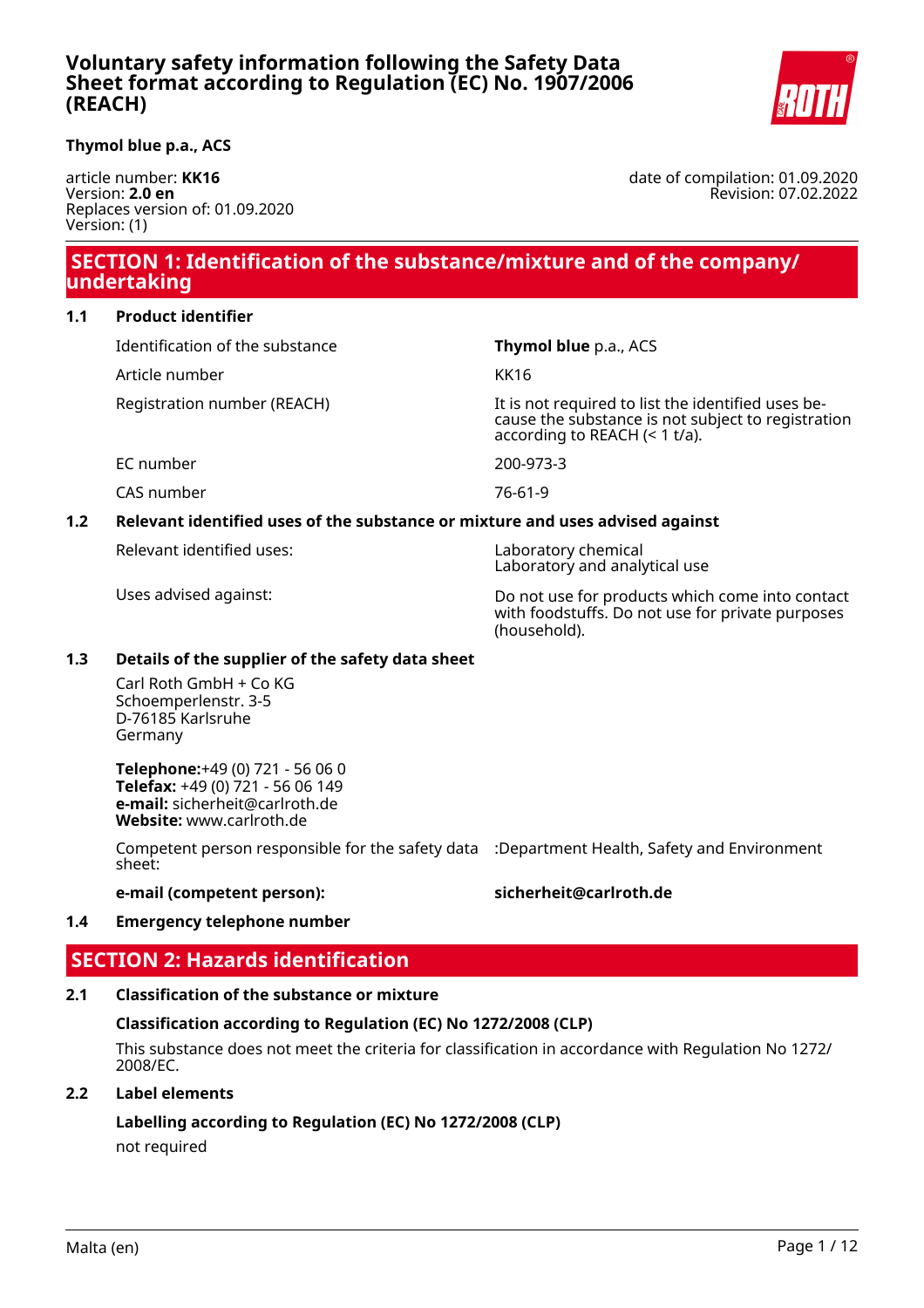

### **Thymol blue p.a., ACS**

article number: **KK16**

### **2.3 Other hazards**

### **Results of PBT and vPvB assessment**

According to the results of its assessment, this substance is not a PBT or a vPvB.

# **SECTION 3: Composition/information on ingredients**

### **3.1 Substances**

| Name of substance | Thymol blue             |
|-------------------|-------------------------|
| Molecular formula | $C_{27}H_{30}O_5S$      |
| Molar mass        | 466,6 $9/_{\text{mol}}$ |
| CAS No            | 76-61-9                 |
| EC No             | 200-973-3               |

# **SECTION 4: First aid measures**

### **4.1 Description of first aid measures**



# **General notes**

Take off contaminated clothing.

### **Following inhalation**

Provide fresh air.

### **Following skin contact**

Rinse skin with water/shower.

### **Following eye contact**

Rinse cautiously with water for several minutes.

### **Following ingestion**

Rinse mouth. Call a doctor if you feel unwell.

- **4.2 Most important symptoms and effects, both acute and delayed** Symptoms and effects are not known to date.
- **4.3 Indication of any immediate medical attention and special treatment needed** none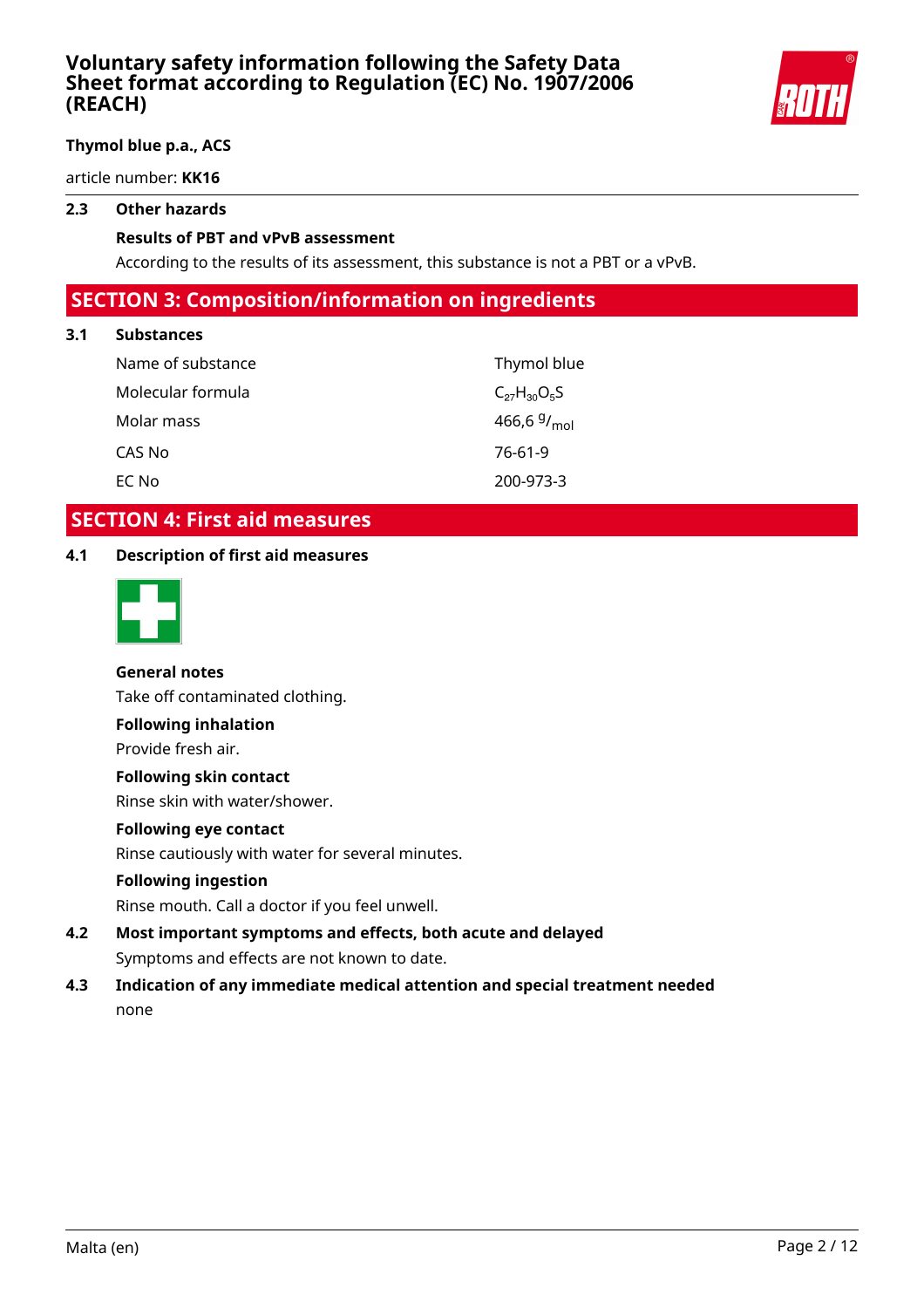

**Thymol blue p.a., ACS**

article number: **KK16**

# **SECTION 5: Firefighting measures**

### **5.1 Extinguishing media**



### **Suitable extinguishing media**

co-ordinate firefighting measures to the fire surroundings water, foam, dry extinguishing powder, ABC-powder

### **Unsuitable extinguishing media**

water jet

### **5.2 Special hazards arising from the substance or mixture**

Combustible.

### **Hazardous combustion products**

In case of fire may be liberated: Carbon monoxide (CO), Carbon dioxide (CO₂), Sulphur oxides (SOx)

#### **5.3 Advice for firefighters**

In case of fire and/or explosion do not breathe fumes. Fight fire with normal precautions from a reasonable distance. Wear self-contained breathing apparatus.

# **SECTION 6: Accidental release measures**

**6.1 Personal precautions, protective equipment and emergency procedures**



# **For non-emergency personnel**

Control of dust.

**6.2 Environmental precautions**

Keep away from drains, surface and ground water.

### **6.3 Methods and material for containment and cleaning up**

### **Advice on how to contain a spill**

Covering of drains. Take up mechanically.

### **Advice on how to clean up a spill**

Take up mechanically.

### **Other information relating to spills and releases**

Place in appropriate containers for disposal. Ventilate affected area.

### **6.4 Reference to other sections**

Hazardous combustion products: see section 5. Personal protective equipment: see section 8. Incompatible materials: see section 10. Disposal considerations: see section 13.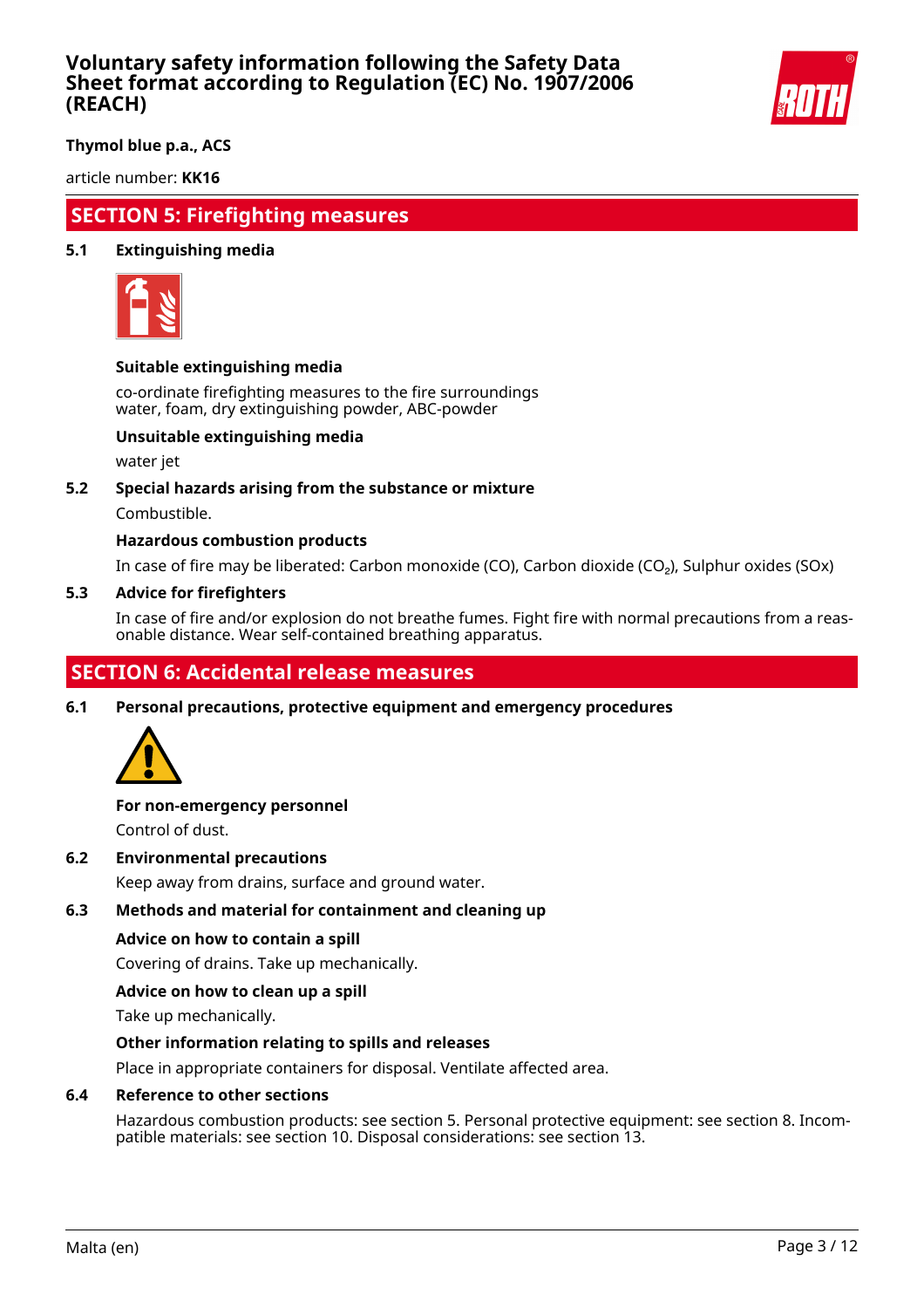

### **Thymol blue p.a., ACS**

article number: **KK16**

# **SECTION 7: Handling and storage**

- **7.1 Precautions for safe handling** No special measures are necessary. **Advice on general occupational hygiene** Keep away from food, drink and animal feedingstuffs.
- **7.2 Conditions for safe storage, including any incompatibilities**

Store in a dry place.

**Incompatible substances or mixtures** Observe hints for combined storage.

**Consideration of other advice:**

### **Ventilation requirements**

Use local and general ventilation.

**Specific designs for storage rooms or vessels**

Recommended storage temperature: 15 – 25 °C

### **7.3 Specific end use(s)**

No information available.

# **SECTION 8: Exposure controls/personal protection**

### **8.1 Control parameters**

### **National limit values**

**Occupational exposure limit values (Workplace Exposure Limits)**

This information is not available.

### **8.2 Exposure controls**

### **Individual protection measures (personal protective equipment)**

**Eye/face protection**



Use safety goggle with side protection.

### **Skin protection**



### **• hand protection**

Wear suitable gloves. Chemical protection gloves are suitable, which are tested according to EN 374.

### **• type of material**

NBR (Nitrile rubber)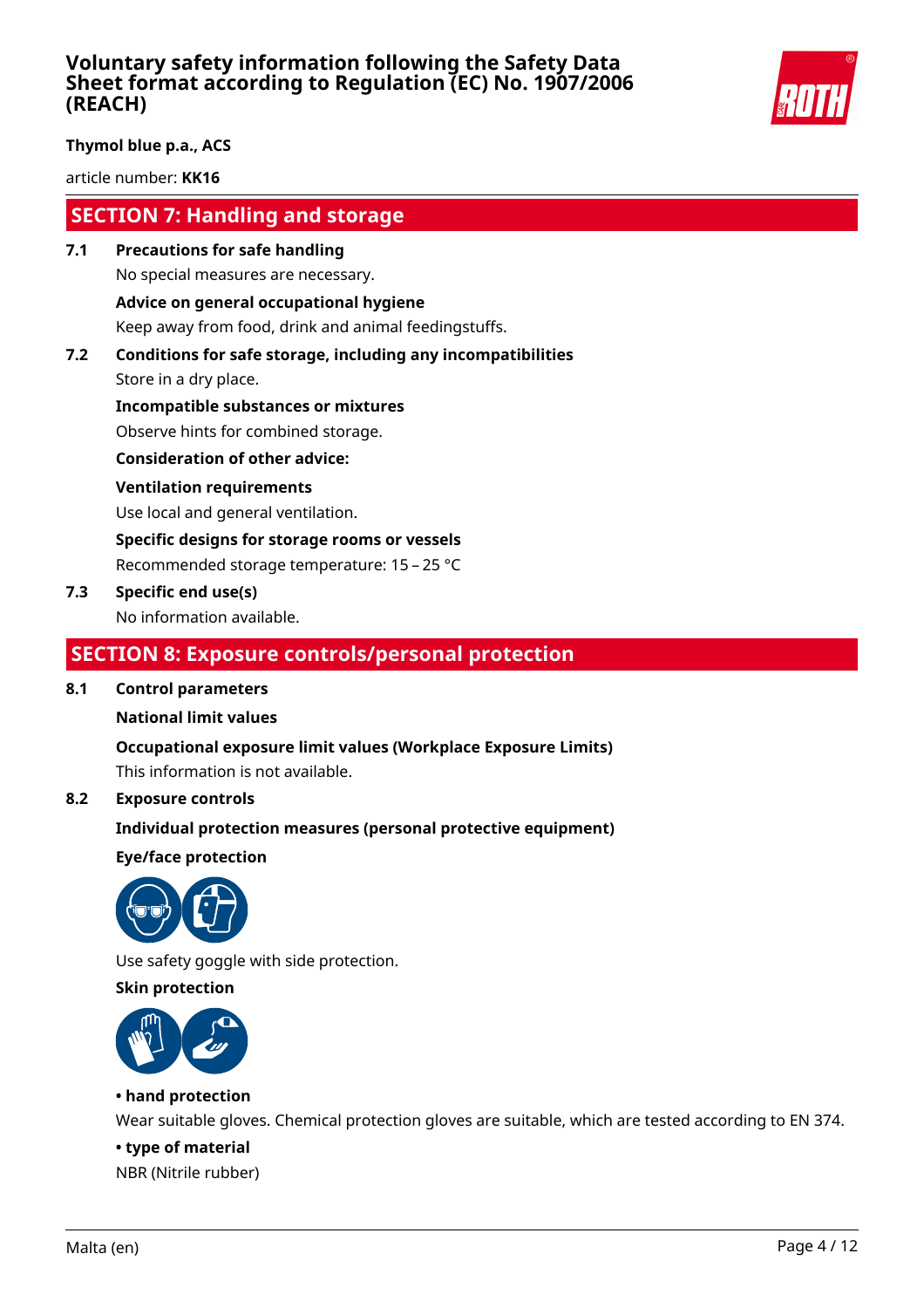

# **Thymol blue p.a., ACS**

article number: **KK16**

### **• material thickness**

- >0,11 mm
- **breakthrough times of the glove material**

>480 minutes (permeation: level 6)

#### **• other protection measures**

Take recovery periods for skin regeneration. Preventive skin protection (barrier creams/ointments) is recommended.

#### **Respiratory protection**



Respiratory protection necessary at: Dust formation. Particulate filter device (EN 143). P1 (filters at least 80 % of airborne particles, colour code: White).

#### **Environmental exposure controls**

Keep away from drains, surface and ground water.

# **SECTION 9: Physical and chemical properties**

### **9.1 Information on basic physical and chemical properties**

| Physical state                                              | solid                                                        |
|-------------------------------------------------------------|--------------------------------------------------------------|
| Form                                                        | powder                                                       |
| Colour                                                      | dark brown                                                   |
| Odour                                                       | characteristic                                               |
| Melting point/freezing point                                | $221 - 224$ °C                                               |
| Boiling point or initial boiling point and boiling<br>range | not determined                                               |
| Flammability                                                | this material is combustible, but will not ignite<br>readily |
| Lower and upper explosion limit                             | not determined                                               |
| Flash point                                                 | not applicable                                               |
| Auto-ignition temperature                                   | not determined                                               |
| Decomposition temperature                                   | not relevant                                                 |
| pH (value)                                                  | not applicable                                               |
| Kinematic viscosity                                         | not relevant                                                 |
| Solubility(ies)                                             |                                                              |
| Water solubility                                            | 0,11 $9/$ at 25 °C                                           |
| Partition coefficient                                       |                                                              |
| Partition coefficient n-octanol/water (log value):          | 7,21                                                         |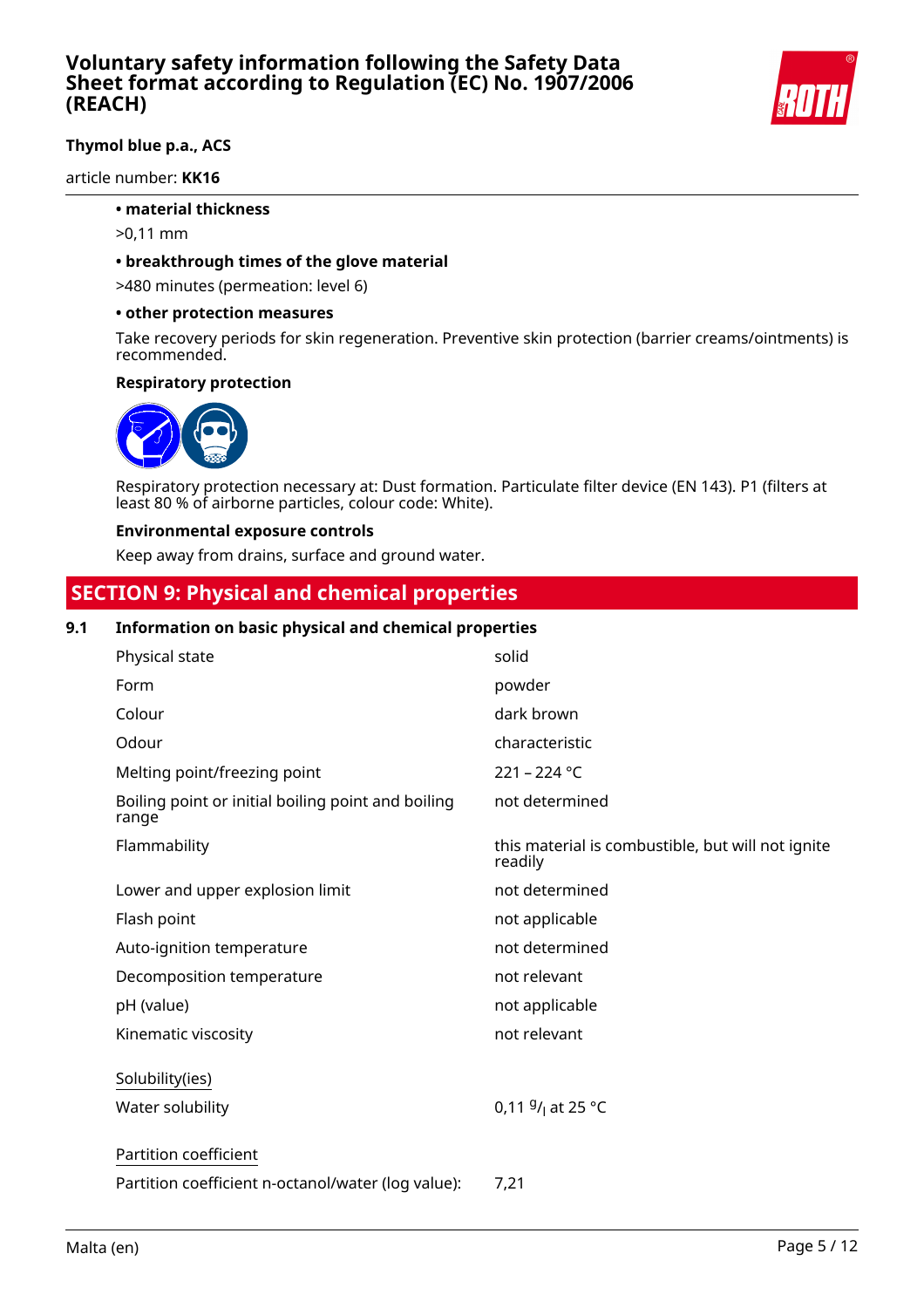

### **Thymol blue p.a., ACS**

article number: **KK16**

| Vapour pressure                                        | not determined                                                 |
|--------------------------------------------------------|----------------------------------------------------------------|
| Density and/or relative density                        |                                                                |
| Density                                                | 0,979 $9/cm^3$                                                 |
| Relative vapour density                                | information on this property is not available                  |
| <b>Bulk density</b>                                    | ~350 $kg/m3$                                                   |
|                                                        |                                                                |
| Particle characteristics                               | No data available.                                             |
| Other safety parameters                                |                                                                |
| Oxidising properties                                   | none                                                           |
| <b>Other information</b>                               |                                                                |
| Information with regard to physical hazard<br>classes: | hazard classes acc. to GHS<br>(physical hazards): not relevant |
| Other safety characteristics:                          | There is no additional information.                            |

# **SECTION 10: Stability and reactivity**

### **10.1 Reactivity**

**9.2 Other information**

The product in the delivered form is not dust explosion capable; the enrichment of fine dust however leads to the danger of dust explosion.

### **10.2 Chemical stability**

The material is stable under normal ambient and anticipated storage and handling conditions of temperature and pressure.

# **10.3 Possibility of hazardous reactions**

**Violent reaction with:** strong oxidiser

### **10.4 Conditions to avoid**

There are no specific conditions known which have to be avoided.

# **10.5 Incompatible materials**

There is no additional information.

# **10.6 Hazardous decomposition products**

Hazardous combustion products: see section 5.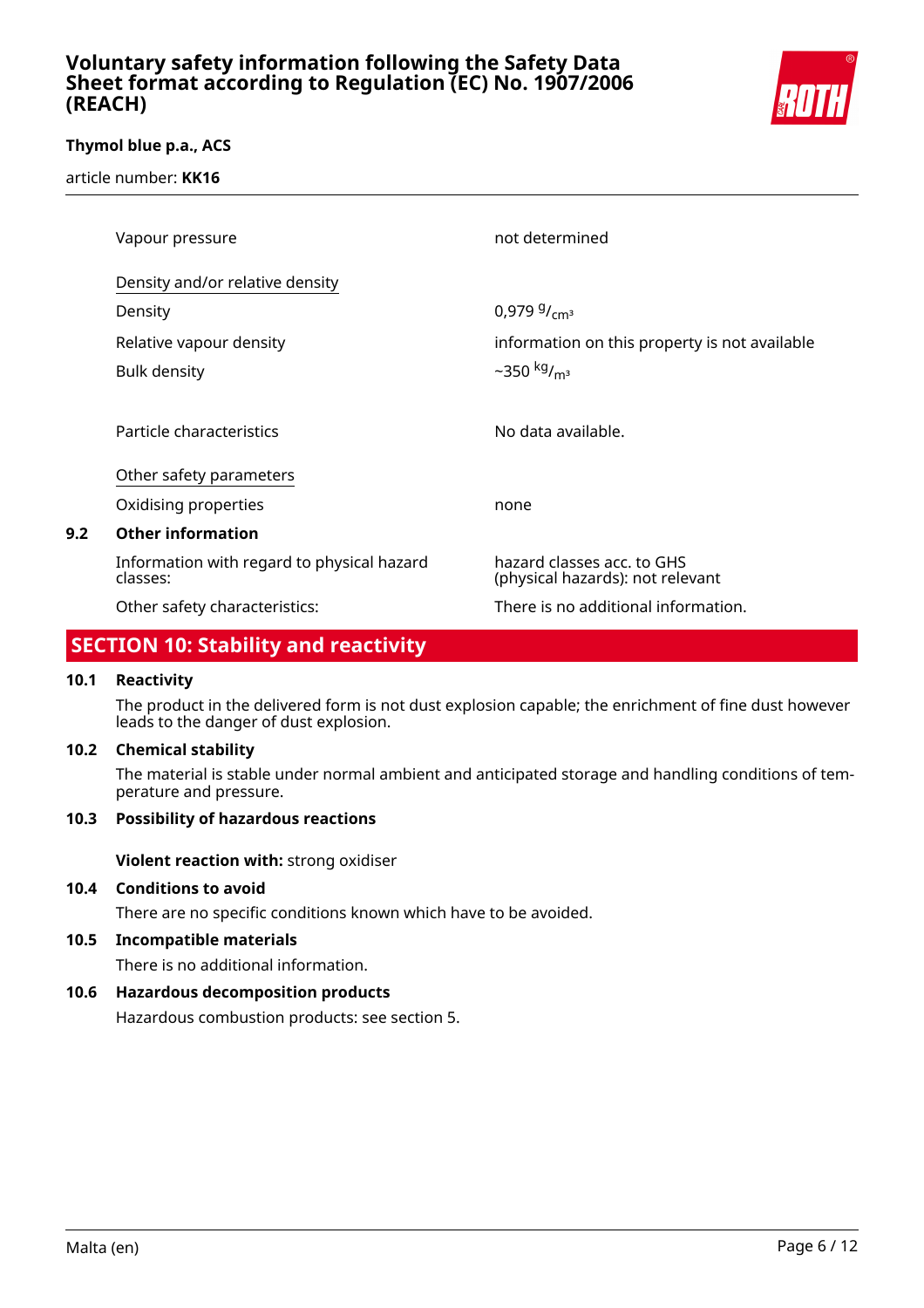

**Thymol blue p.a., ACS**

article number: **KK16**

# **SECTION 11: Toxicological information**

### **11.1 Information on hazard classes as defined in Regulation (EC) No 1272/2008**

### **Classification according to GHS (1272/2008/EC, CLP)**

This substance does not meet the criteria for classification in accordance with Regulation No 1272/ 2008/EC.

### **Acute toxicity**

Shall not be classified as acutely toxic.

### **Skin corrosion/irritation**

Shall not be classified as corrosive/irritant to skin.

### **Serious eye damage/eye irritation**

Shall not be classified as seriously damaging to the eye or eye irritant.

### **Respiratory or skin sensitisation**

Shall not be classified as a respiratory or skin sensitiser.

#### **Germ cell mutagenicity**

Shall not be classified as germ cell mutagenic.

#### **Carcinogenicity**

Shall not be classified as carcinogenic.

#### **Reproductive toxicity**

Shall not be classified as a reproductive toxicant.

### **Specific target organ toxicity - single exposure**

Shall not be classified as a specific target organ toxicant (single exposure).

### **Specific target organ toxicity - repeated exposure**

Shall not be classified as a specific target organ toxicant (repeated exposure).

#### **Aspiration hazard**

Shall not be classified as presenting an aspiration hazard.

### **Symptoms related to the physical, chemical and toxicological characteristics**

#### **• If swallowed**

Data are not available.

#### **• If in eyes**

Data are not available.

#### **• If inhaled**

Data are not available.

#### **• If on skin**

Data are not available.

#### **• Other information**

Health effects are not known. This information is based upon the present state of our knowledge.

### **11.2 Endocrine disrupting properties**

Not listed.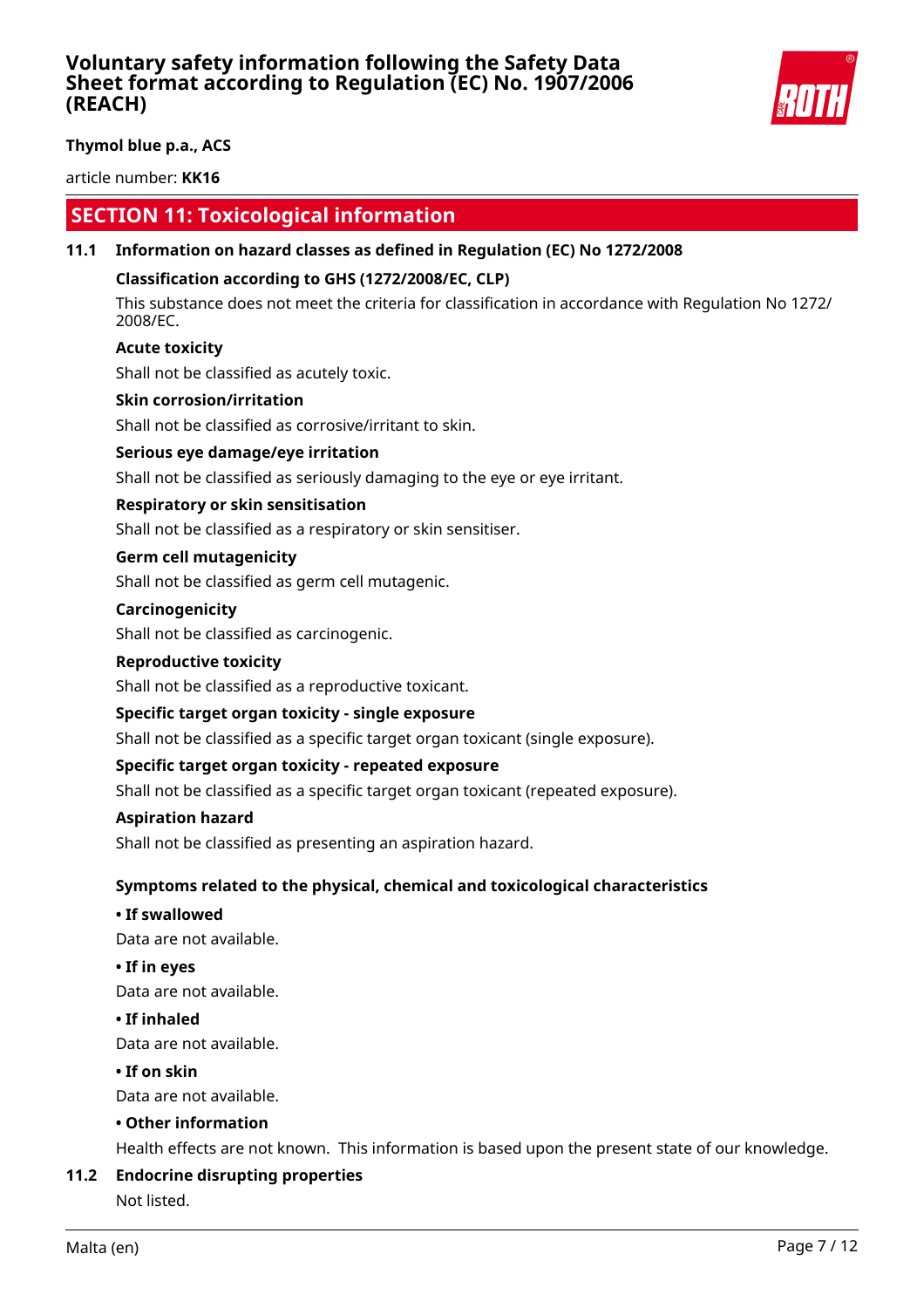

### **Thymol blue p.a., ACS**

article number: **KK16**

# **11.3 Information on other hazards**

There is no additional information.

# **SECTION 12: Ecological information**

#### **12.1 Toxicity**

Shall not be classified as hazardous to the aquatic environment.

#### **Biodegradation**

Data are not available.

#### **12.2 Process of degradability**

Theoretical Oxygen Demand: 2,297  $mg/m<sub>0</sub>$ Theoretical Carbon Dioxide: 2,547 mg/<sub>mg</sub>

#### **12.3 Bioaccumulative potential**

The substance fulfils the very bioaccumulative criterion.

n-octanol/water (log KOW) 7,21

#### **12.4 Mobility in soil**

Data are not available.

- **12.5 Results of PBT and vPvB assessment** Data are not available.
- **12.6 Endocrine disrupting properties** Not listed.
- **12.7 Other adverse effects**

Data are not available.

# **SECTION 13: Disposal considerations**

#### **13.1 Waste treatment methods**



Consult the appropriate local waste disposal expert about waste disposal.

#### **Sewage disposal-relevant information**

Do not empty into drains.

#### **13.2 Relevant provisions relating to waste**

The allocation of waste identity numbers/waste descriptions must be carried out according to the EEC, specific to the industry and process. Waste catalogue ordinance (Germany).

#### **13.3 Remarks**

Waste shall be separated into the categories that can be handled separately by the local or national waste management facilities. Please consider the relevant national or regional provisions.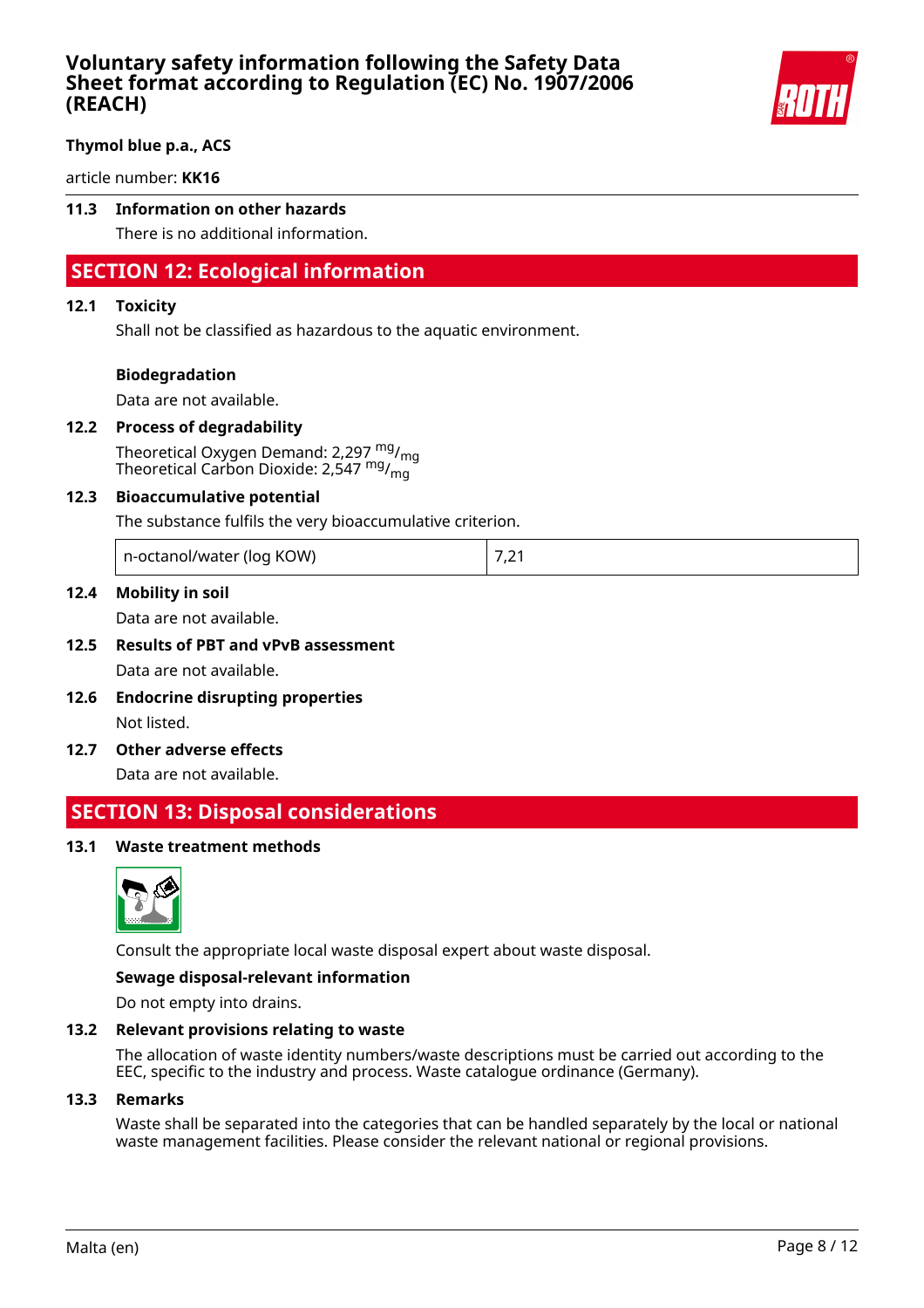

**Thymol blue p.a., ACS**

article number: **KK16**

# **SECTION 14: Transport information**

- **14.1 UN number or ID number not subject to transport regulations**
- **14.2 UN proper shipping name** not assigned
- **14.3 Transport hazard class(es)** none
- **14.4 Packing group not assigned**
- 

**14.5 Environmental hazards** non-environmentally hazardous acc. to the dangerous goods regulations

- **14.6 Special precautions for user** There is no additional information.
- **14.7 Maritime transport in bulk according to IMO instruments** The cargo is not intended to be carried in bulk.
- **14.8 Information for each of the UN Model Regulations**

# **Transport of dangerous goods by road, rail and inland waterway (ADR/RID/ADN) - Additional information**

Not subject to ADR, RID and ADN.

**International Maritime Dangerous Goods Code (IMDG) - Additional information** Not subject to IMDG.

**International Civil Aviation Organization (ICAO-IATA/DGR) - Additional information** Not subject to ICAO-IATA.

# **SECTION 15: Regulatory information**

# **15.1 Safety, health and environmental regulations/legislation specific for the substance or mixture**

**Relevant provisions of the European Union (EU)**

### **Restrictions according to REACH, Annex XVII**

not listed

# **List of substances subject to authorisation (REACH, Annex XIV)/SVHC - candidate list** Not listed.

**Seveso Directive**

|           | 2012/18/EU (Seveso III)                      |                                                                                                   |              |
|-----------|----------------------------------------------|---------------------------------------------------------------------------------------------------|--------------|
| <b>No</b> | <b>Dangerous substance/hazard categories</b> | Qualifying quantity (tonnes) for the application of lower and upper-tier re-<br><b>auirements</b> | <b>Notes</b> |
|           | not assigned                                 |                                                                                                   |              |

### **Deco-Paint Directive**

| <b>VOC content</b> | 0% |
|--------------------|----|
|                    |    |

**Industrial Emissions Directive (IED)**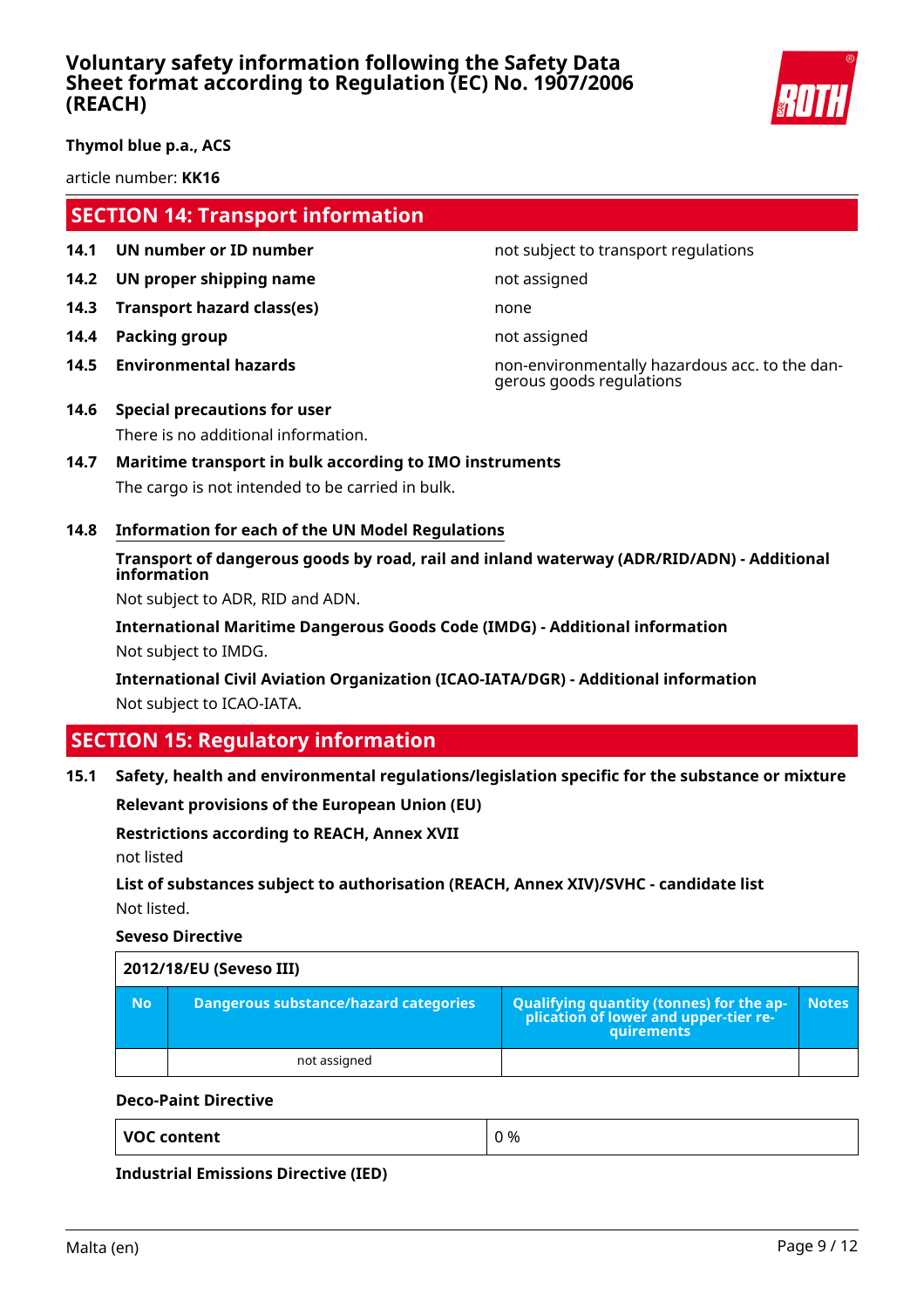

### **Thymol blue p.a., ACS**

article number: **KK16**

| <b>VOC content</b>                                                                                                           | 0 % |
|------------------------------------------------------------------------------------------------------------------------------|-----|
| Directive on the restriction of the use of certain hazardous substances in electrical and<br>electronic equipment (RoHS)     |     |
| not listed                                                                                                                   |     |
| Regulation concerning the establishment of a European Pollutant Release and Transfer<br><b>Register (PRTR)</b><br>not listed |     |
| <b>Water Framework Directive (WFD)</b><br>not listed                                                                         |     |
| Regulation on the marketing and use of explosives precursors<br>not listed                                                   |     |
| <b>Regulation on drug precursors</b><br>not listed                                                                           |     |
| Regulation on substances that deplete the ozone layer (ODS)                                                                  |     |

not listed

### **Regulation concerning the export and import of hazardous chemicals (PIC)**

not listed

### **Regulation on persistent organic pollutants (POP)**

not listed

### **Other information**

Directive 94/33/EC on the protection of young people at work. Observe employment restrictions under the Maternity Protection Directive (92/85/EEC) for expectant or nursing mothers.

### **National inventories**

| <b>Country</b> | <b>Inventory</b> | <b>Status</b>       |
|----------------|------------------|---------------------|
| AU             | <b>AICS</b>      | substance is listed |
| CA             | <b>DSL</b>       | substance is listed |
| CN             | <b>IECSC</b>     | substance is listed |
| EU             | ECSI             | substance is listed |
| NZ             | <b>NZIOC</b>     | substance is listed |
| <b>PH</b>      | <b>PICCS</b>     | substance is listed |
| <b>TW</b>      | <b>TCSI</b>      | substance is listed |
| US.            | <b>TSCA</b>      | substance is listed |

**Legend**

| AICS  | Australian Inventory of Chemical Substances                             |
|-------|-------------------------------------------------------------------------|
| DSL   | Domestic Substances List (DSL)                                          |
| ECSI  | EC Substance Inventory (EINECS, ELINCS, NLP)                            |
| IECSC | Inventory of Existing Chemical Substances Produced or Imported in China |
| NZIoC | New Zealand Inventory of Chemicals                                      |
| PICCS | Philippine Inventory of Chemicals and Chemical Substances (PICCS)       |
| TCSI  | Taiwan Chemical Substance Inventory                                     |
| TSCA  | <b>Toxic Substance Control Act</b>                                      |
|       |                                                                         |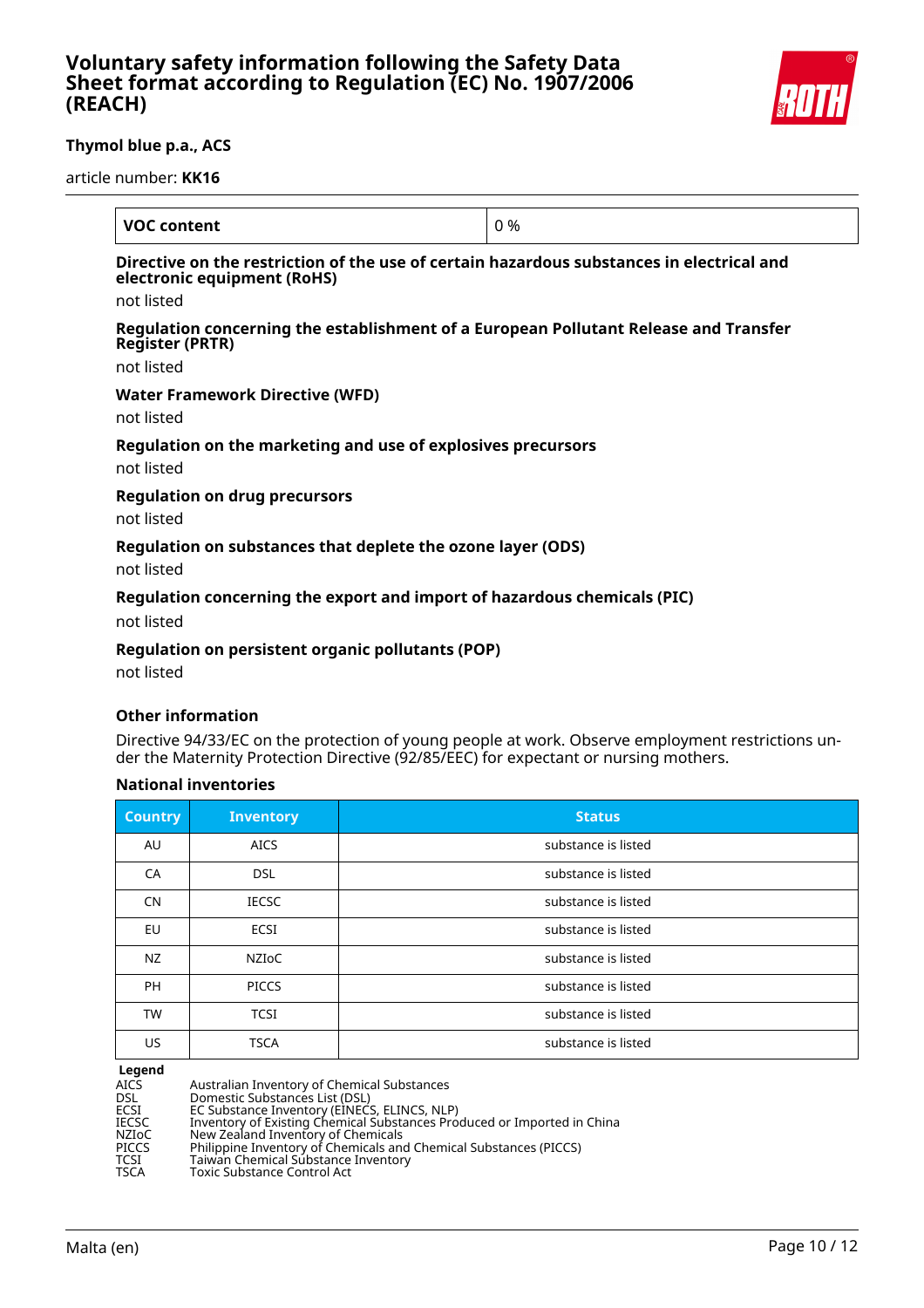

# **Thymol blue p.a., ACS**

article number: **KK16**

### **15.2 Chemical Safety Assessment**

No Chemical Safety Assessment has been carried out for this substance.

# **SECTION 16: Other information**

### **Indication of changes (revised safety data sheet)**

Alignment to regulation: Regulation (EC) No. 1907/2006 (REACH), amended by 2020/878/EU

#### Restructuring: section 9, section 14

| <b>Section</b> | <b>Former entry (text/value)</b>                      | <b>Actual entry (text/value)</b>                                                                                             | Safety-<br>relev-<br>ant |
|----------------|-------------------------------------------------------|------------------------------------------------------------------------------------------------------------------------------|--------------------------|
| 2.2            | Signal word:<br>not required                          |                                                                                                                              | yes                      |
| 2.3            | Other hazards:<br>There is no additional information. | Other hazards                                                                                                                | yes                      |
| 2.3            |                                                       | Results of PBT and vPvB assessment:<br>According to the results of its assessment, this<br>substance is not a PBT or a vPvB. | yes                      |

### **Abbreviations and acronyms**

| Abbr.           | <b>Descriptions of used abbreviations</b>                                                                                                                                                                                       |
|-----------------|---------------------------------------------------------------------------------------------------------------------------------------------------------------------------------------------------------------------------------|
| <b>ADN</b>      | Accord européen relatif au transport international des marchandises dangereuses par voies de naviga-<br>tion intérieures (European Agreement concerning the International Carriage of Dangerous Goods by In-<br>land Waterways) |
| ADR             | Accord relatif au transport international des marchandises dangereuses par route (Agreement concern-<br>ing the International Carriage of Dangerous Goods by Road)                                                              |
| CAS             | Chemical Abstracts Service (service that maintains the most comprehensive list of chemical substances)                                                                                                                          |
| <b>CLP</b>      | Regulation (EC) No 1272/2008 on classification, labelling and packaging of substances and mixtures                                                                                                                              |
| <b>DGR</b>      | Dangerous Goods Regulations (see IATA/DGR)                                                                                                                                                                                      |
| EC No           | The EC Inventory (EINECS, ELINCS and the NLP-list) is the source for the seven-digit EC number, an identi-<br>fier of substances commercially available within the EU (European Union)                                          |
| <b>EINECS</b>   | European Inventory of Existing Commercial Chemical Substances                                                                                                                                                                   |
| <b>ELINCS</b>   | European List of Notified Chemical Substances                                                                                                                                                                                   |
| <b>GHS</b>      | "Globally Harmonized System of Classification and Labelling of Chemicals" developed by the United Na-<br>tions                                                                                                                  |
| <b>IATA</b>     | <b>International Air Transport Association</b>                                                                                                                                                                                  |
| <b>IATA/DGR</b> | Dangerous Goods Regulations (DGR) for the air transport (IATA)                                                                                                                                                                  |
| <b>ICAO</b>     | <b>International Civil Aviation Organization</b>                                                                                                                                                                                |
| <b>IMDG</b>     | International Maritime Dangerous Goods Code                                                                                                                                                                                     |
| <b>NLP</b>      | No-Longer Polymer                                                                                                                                                                                                               |
| <b>PBT</b>      | Persistent, Bioaccumulative and Toxic                                                                                                                                                                                           |
| <b>REACH</b>    | Registration, Evaluation, Authorisation and Restriction of Chemicals                                                                                                                                                            |
| <b>RID</b>      | Règlement concernant le transport International ferroviaire des marchandises Dangereuses (Regula-<br>tions concerning the International carriage of Dangerous goods by Rail)                                                    |